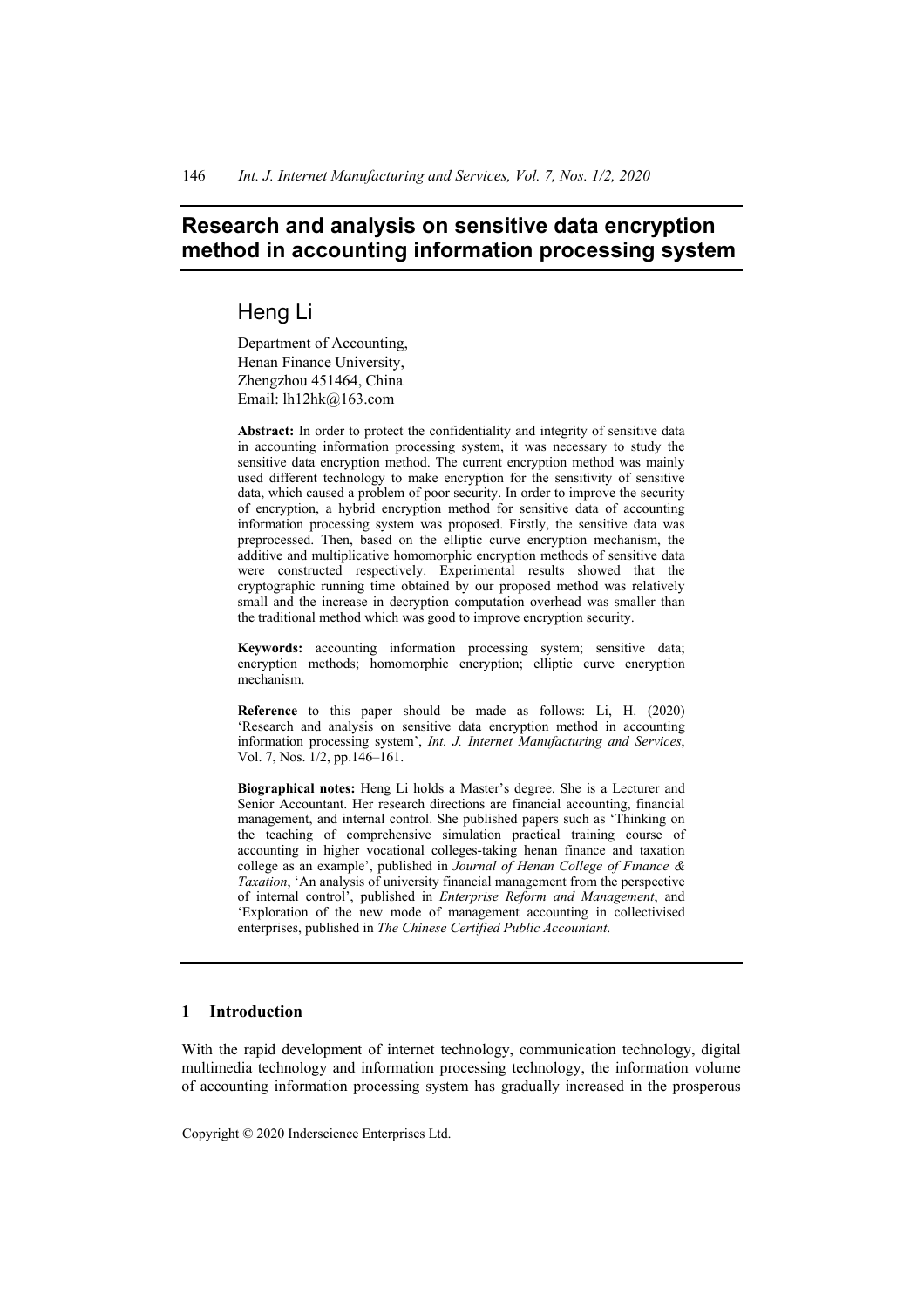economic society. The use of computer processing accounting information has become increasingly popular; meanwhile, financial information analysis of accounting information processing system also has been widely used in the network environment (Abdulgader et al., 2015; Zhan and Zhang, 2017; Zhu et al., 2018; Liu et al., 2013a). At present, the use of computer processing accounting information included two ways. Detailedly, the first one was in the stand-alone system to process the accounting information and the second was in the computer network environment to process the accounting information (Hua et al., 2015; Seyedzadeh et al., 2015; Liu et al., 2013b). However, in the stand-alone system to process the accounting information was prone to counterfeit accounting information vouchers, and accounting information was easy to modify and so on (Yao et al., 2015; Wang and Zhang, 2016). In the computer network environment to deal with the accounting information, the administrator unified to give the various accounting positions of different permissions, so that making mutual supervision. Besides, it made up the defects for the computerisation of single computer system, making that the confidentiality of system's internal data was stronger of computerised accounting information processing. However, there were still some risks (Gong et al., 2016). The computerisation of accounting information processing system made the traditional paper document information, to be replaced gradually by electronic documents. Paperless office became the mainstream development trend of low-carbon, environmental protection. Compared with the earlier accounting information processing, it was easy for paper office to improve the efficiency of accounting information processing, store and make unified management (Yuan and Li, 2015; Yang and Liu, 2014). However, the accounting information processing system still contained many sensitive data and it was easy to be maliciously copied, transmitted, and modified by criminals, resulting in a serious disclosure of accounting information, and even causing irreparable economy and reputation loss (Lu et al., 2016).

In recent years, it was very common that state organs, large and medium-sized enterprises and even individual business confidential information and sensitive data were illegally stealing. The events of sensitive data malicious tampering in accounting information processing system also occurred from time to time. The disclosure of these sensitive data not only caused the volatility of financial markets, but also seriously affected the security of the entire economy, as well as the authority of the national statistical department. Therefore, it was imperative to encrypt the sensitive data in the accounting information processing system (Liang, 2016). According to the practical application and safety technology needs, there have been put forward a number of encryption methods from the beginning of the era of human civilisation. These encryption methods have played a role in maximum extent in a certain period of time. However, with the continuous improvement of computer computing power and the development of distributed computing, the original encryption method has been seriously threatened, and was decoded in different degrees (Pan, 2015). The sensitive data in the accounting information processing system was still potentially risky of being compromised. In order to prevent the leakage of sensitive data in the accounting information processing system, it was necessary to study the sensitive data encryption method (Tong et al., 2015; Jia et al., 2014).

In recent years, the old encryption technology was constantly being cracked, while the new password technology was constantly being put forward. Li et al. (2016) proposed a sensitive data encryption method of the accounting information processing system based on fuzzy search. Firstly, the fuzzy set construction method based on the Elgamal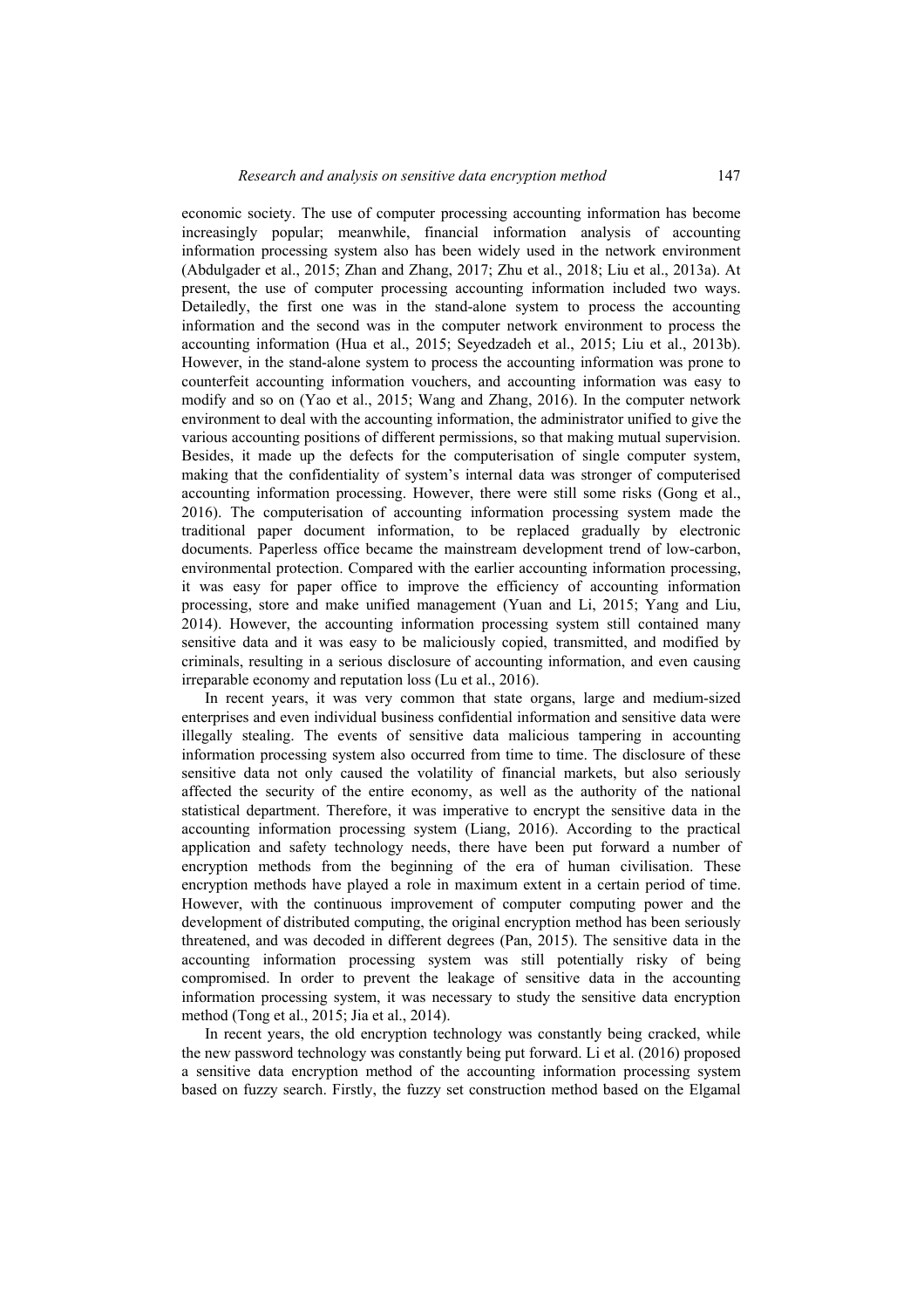proxy encryption mechanism and the wildcard technology was used to make multiple encryption of the sensitive data files in the accounting information processing system, and the keywords in the accounting information processing system were made the fuzzy words set construction and stored to the cloud server; then, according to the authorised user's search request, the keywords in the accounting information processing system in the cloud server were made the fuzzy search, and returned the relevant encrypted file. Finally, authorise users used their own private key to decrypt encrypted files and achieve the sensitive data encryption in the accounting information processing system. The method occupied a large storage space, and the confidentiality was poor. In the sensitive data encryption method of accounting information processing system proposed by Yang et al. (2015). The polynomial ring was firstly used to redefine the addition and multiplication of the sensitive data vector in the information processing system, and construct the polynomial coefficient vector ring of the sensitive data. Then, the rational lattice was used to divide the residual class on the polynomial coefficient vector of sensitive data, and create the quotient rings and their representation set of sensitive data. Finally, the sensitive data integer was explicitly mapped to the representative element, and the other elements of the residual class were divided by the representative element on the polynomial coefficient vector of sensitive data, and the representative element was replaced to realise the sensitive data encryption in the accounting information processing system. This method had the problem of low efficiency and poor security. Another sensitive data encryption method in accounting information processing system was proposed by Wu et al. (2016). Firstly, according to the sensitivity of the sensitive data in the accounting information processing system, the method divided the sensitive data into different sensitive data blocks, and stored the divided data blocks in different folders in the accounting information processing system respectively. Then, according to the security level of sensitive data, the sketch parameter encryption technology of the encryption matrix was used to encrypt the sensitive data to reach the purpose of hiding and encrypting the sensitive data.

In order to enhance the security of sensitive data in accounting information processing system, protect these sensitive data and improve the existing problems in the above mentioned methods, a hybrid encryption method for sensitive data in accounting information processing system was proposed. Experimental results showed that the proposed method enhanced the safety performance of sensitive data with small calculation. Besides, the running time of encryption and decryption was shorter. Therefore, combining multiple encryption methods to ensure the security of sensitive data will be the mainstream of future encryption technology development.

## **2 Research and analysis on sensitive data encryption method in accounting information processing system**

## *2.1 Preprocessing of sensitive data in accounting information processing system*

Firstly, a series of preprocessing, such as cleaning, normalisation and clustering analysis, are made for the sensitive data in the accounting information processing system, so as to summarise the clustering rules of sensitive data, and provide accurate data base for the subsequent sensitive data encryption. The specific operation is as follows.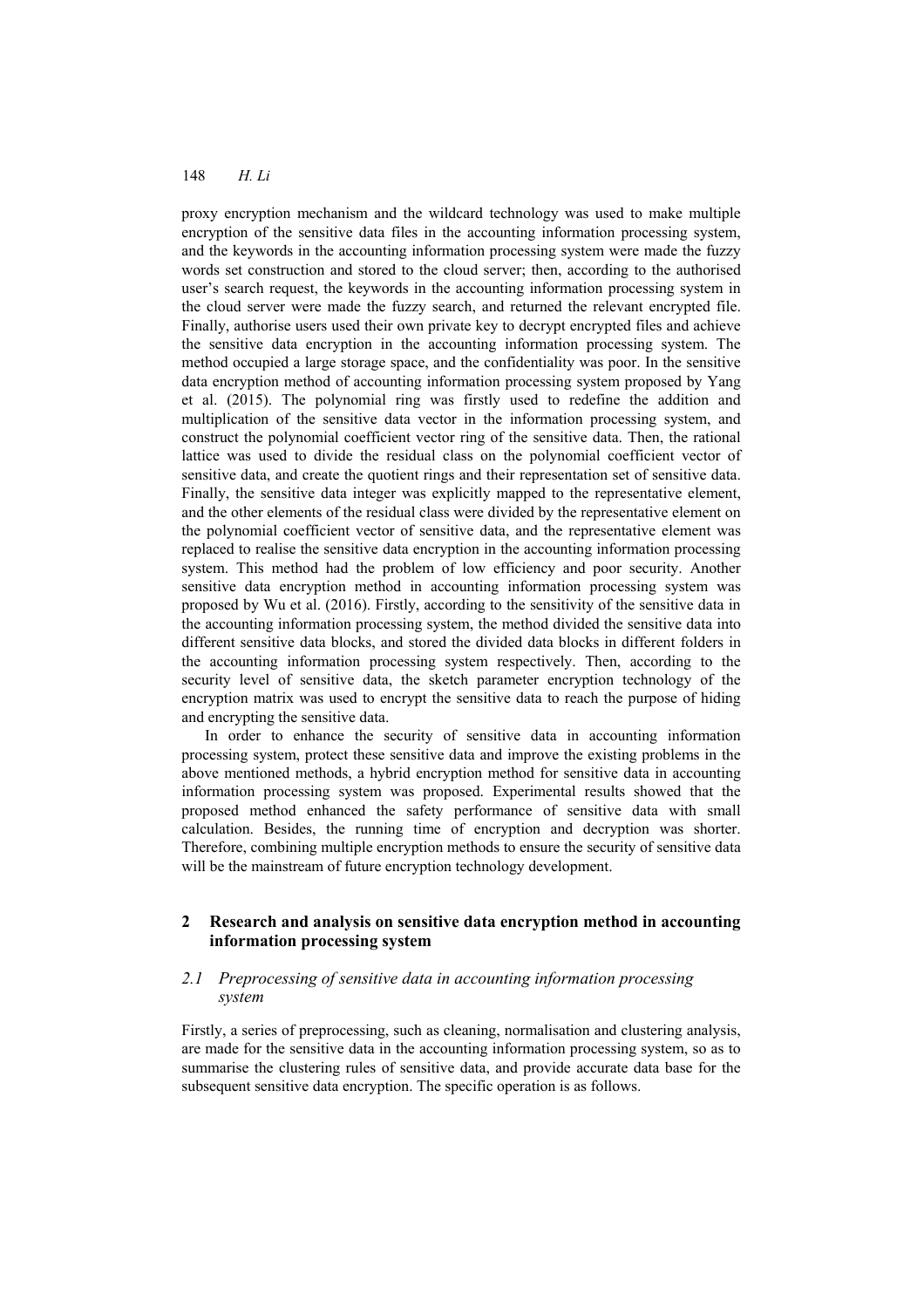Assuming that the matrix  $D = |X_1, \dots, X_n|$  represents the sensitive data to be clustered in the accounting information processing system, *n* represents the number of sensitive data in the accounting information processing system; the characteristics of each sensitive data is represented by *m* indicators, and its expression is defined by equation (1).

$$
\begin{cases}\nX_i = (x_{i1}, \dots, x_{im}) \\
i = 1, 2, \dots, n\n\end{cases}
$$
\n(1)

Then the original sensitive data matrix in the accounting information processing system can be expressed as equation (2).

$$
\begin{bmatrix} x_{11} & x_{12} & \cdots & x_{1m} \\ x_{21} & x_{22} & \cdots & x_{2m} \\ \cdots & \cdots & \cdots & \cdots \\ x_{n1} & x_{n2} & \cdots & x_{nm} \end{bmatrix}
$$
 (2)

According to equation (2), it is normalised to make all the attributes of the sensitive data in the accounting information processing system into the same interval to weaken the influence of other redundant data on the whole clustering process. Linear transformation method is usually used to convert the sensitive dataset in the accounting information processing system into a range of values for the inconformity sensitive data. The result of the transformation is taken as a new sensitive dataset, and then the clustering analysis is carried out to provide the basis for the subsequent data encryption.

Assuming that the value *v* of the attribute *A* of the sensitive data in the accounting information processing system can be obtained after conversion.

$$
v' = \frac{v - \min A}{\max A - \min A} \times (new - \max A - new - \min A)
$$
 (3)

In equation (3), max *A* and min *A* represent the maximum and minimum values in the sensitive data matrix of the accounting information processing system respectively; *new*\_max *A* and *new*\_min *A* represent the new maximum and the new minimum in the sensitive data matrix of the accounting information processing system, respectively.

When the maximum and minimum values in the sensitive data matrix of the accounting information processing system cannot be determined or there are isolated points, the z-score method is used to normalise them. The value *v* of the attribute *A* of the sensitive data in the accounting information processing system can be obtained after the conversion.

$$
v' = \frac{v - \overline{A}}{\sigma_A} \tag{4}
$$

In equation (4),  $\overline{A}$  represents the mean value of the sensitive data attribute  $\overline{A}$  in the accounting information processing system;  $\sigma_A$  represents the standard variance of the sensitive data attribute *A* in the accounting information processing system.

The dissimilarity matrix of sensitive data in accounting information processing system refers to the dissimilarity between any two of *n* sensitive data objects. The expression is an  $n \times n$ -dimensional matrix, which is expressed as equation (5).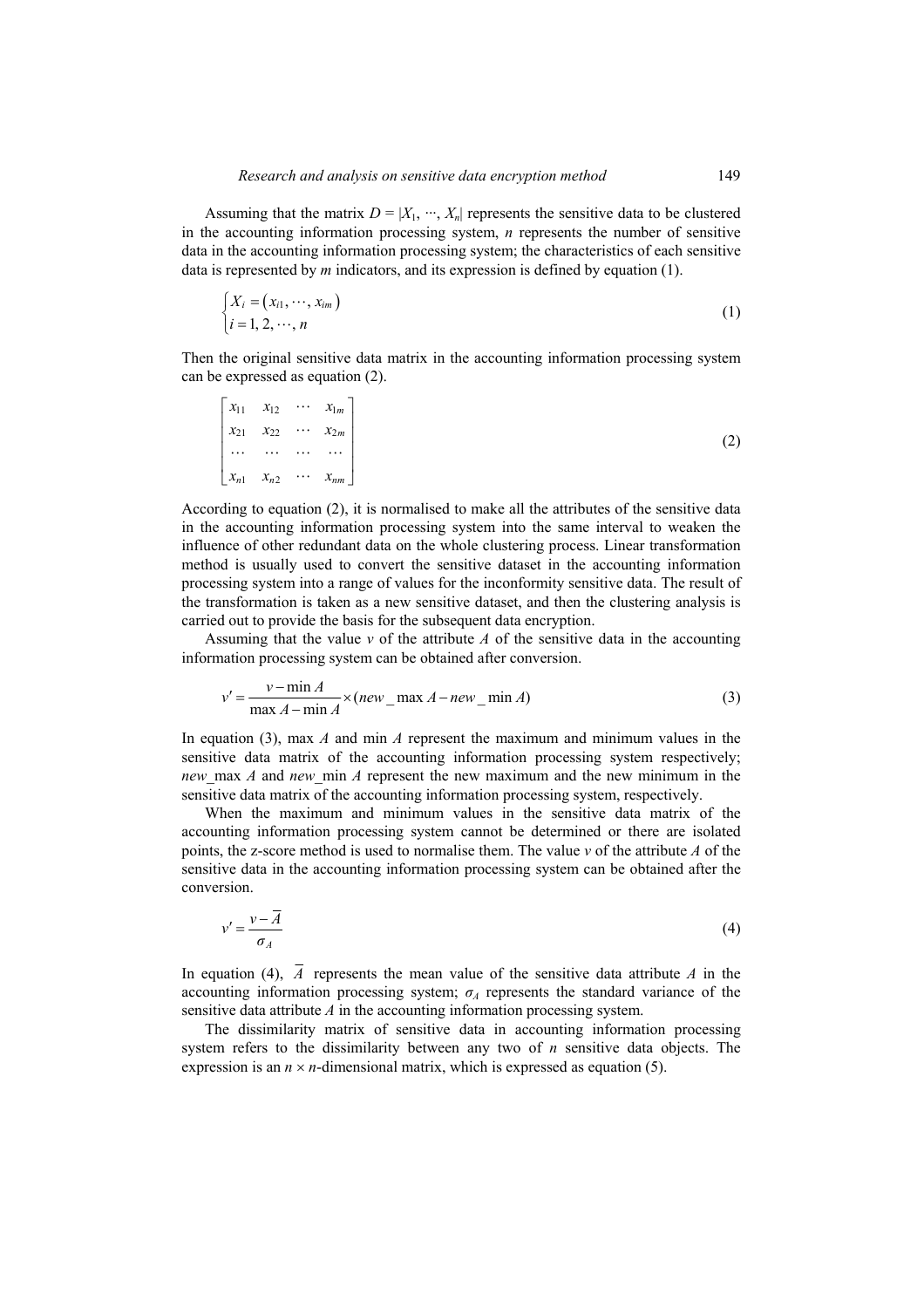150 *H. Li* 

$$
\begin{bmatrix} 0 \\ d(2,1) & 0 \\ \cdots & \cdots & 0 \\ d(n,1) & d(n,2) & \cdots & 0 \end{bmatrix}
$$
 (5)

In equation (5),  $d(i, j)$  is the dissimilarity quantification index between the sensitive data object *i* and the sensitive data object *j* in the accounting information processing system. Generally, it is the non-negative number. When the sensitive data object *i* and the sensitive data object *j* in the accounting information processing system are more similar or closer to each other, the closer the value of the dissimilarity quantisation index is to 0; the more the difference between the sensitive data object *i* and the sensitive data object *j* in the accounting information processing system, the bigger the value of the dissimilarity quantisation index. The sensitive data object  $i$ ,  $j$  and  $k$  in the accounting information processing system are usually satisfied the following mathematical properties.

$$
d(i, j) \ge 0 \tag{6}
$$

$$
d(i, j) = 0 \tag{7}
$$

$$
d(i, j) = d(i, j) \tag{8}
$$

$$
d(i, j) + d(j, k) \ge d(i, k) \tag{9}
$$

Equation (6) represents a value in the accounting information processing system, where the distance between sensitive data objects is non-negative; equation (7) represents the distance between the sensitive data objects themselves in the accounting information processing system is zero; equation (8) represents the distance between the sensitive data objects in the accounting information processing system is symmetrical; equation (9) represents that the distance between the sensitive data objects to meet the nature of 'the sum of both sides is not less than third sides' in the accounting information processing system.

In the accounting information processing system, the degree of dissimilarity between sensitive data objects is usually calculated based on the distance between sensitive data objects. Assuming that  $i = (x_{i1}, x_{i2}, \dots, x_{in})$  and  $j = (x_{j1}, x_{j2}, \dots, x_{jn})$  represent two n-dimensional sensitive data objects in the accounting information processing system, the most commonly used distance measurement method is as follows.

1 In the accounting information processing system, the Euclidean distance between the sensitive data objects can be calculated by equation (10).

$$
d_1(i, j) = \left[\sum_{k=1}^n (x_{ik} - x_{jk})^2\right]^{1/2}
$$
 (10)

2 In the accounting information processing system, the Manhattan distance between the sensitive data objects can be calculated by equation (11).

$$
d_2(i, j) = \sum_{k=1}^{n} |x_{ik} - x_{jk}|
$$
\n(11)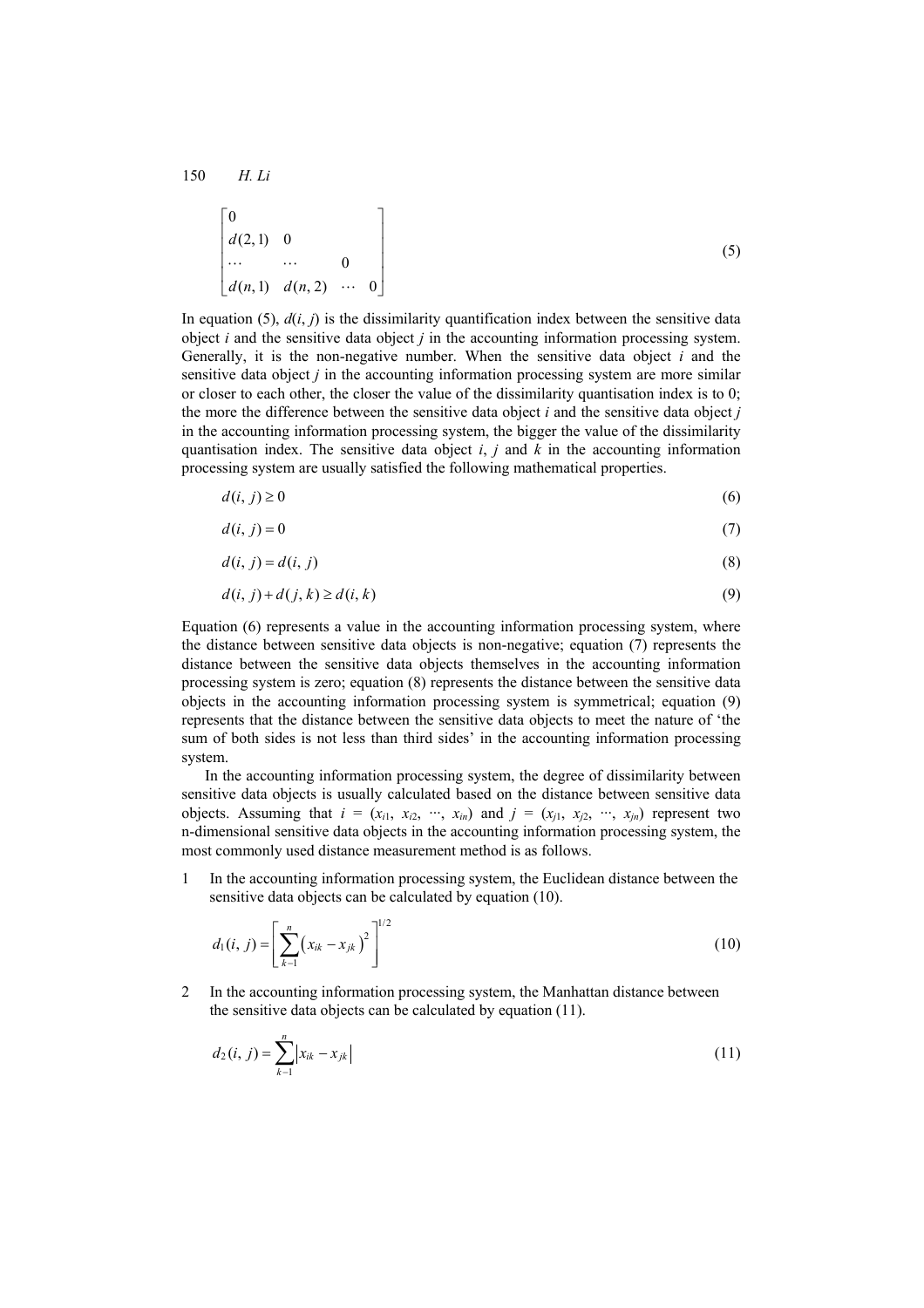3 In the accounting information processing system, the Minkowski distance between the sensitive data objects can be calculated by equation (12).

$$
d_3(i, j) = \left[ \sum_{k=1}^n (x_{ik} - x_{jk})^q \right]^{1/q}
$$
 (12)

In equation  $(12)$ , *q* denotes a positive integer of the sensitive data in the accounting information processing system; when  $q = 1$ ,  $q$  denotes the Manhattan distance calculation formula between the sensitive data objects in the accounting information processing system; when  $q = 2$ , q denotes the Euclidean distance formula between the sensitive data objects in the accounting information processing system. It can be seen that equation (10) and equation (11) are the special circumstances of the Minkowski distance between the sensitive data objects in the accounting information processing system.

If the variable  $q$  is to be given a weight to represent the importance of the sensitive data in the accounting information processing system, the calculation formula of the Minkowski distance between the sensitive data objects with weights in the accounting information processing system can be transformed into equation (13).

$$
d(i, j) = \left[\sum_{k=1}^{n} w_k (x_{ik} - x_{jk})^q\right]^{1/q}
$$
 (13)

Similarly, the weighted formula also applies to the Manhattan distance and Euclidean distance between the sensitive data objects in the accounting information processing system.

According to the above calculation results, K-means clustering method is used to classify the sensitive data in the accounting information processing system. Firstly, *k*′ sensitive data objects are arbitrarily selected from *n* sensitive data objects in the accounting information processing system as the initial clustering centre; the rest of the other sensitive data objects are assigned to the most similar clustering respectively according to their similarity of these clustering centres, that is, the distance between the sensitive data objects in the system and them; then the new clustering centre of the sensitive data in the accounting information processing system are calculated, that is, all average of the sensitive data objects is calculated; repeat this process until all the sensitive data in the accounting information processing system is completed.

The preprocessing steps of sensitive data in the accounting information processing system are described as follows.

1 Sensitive data cleaning

In the accounting information processing system, a large number of sensitive data in the collection process will produce dirty data, abbreviation word abuse, sensitive data input errors, records duplication, spelling errors, measurement unit confusion, outdated coding, etc. which is easy to lead to incomplete data, including noise and inconsistency. Thus, it needs to carry out sensitive data cleaning. The purpose of cleaning is achieved by filling the vacancies in the accounting information processing system, smoothing noise sensitive data, identifying and removing the isolated points of sensitive data, and solving the problem of sensitive data inconsistency.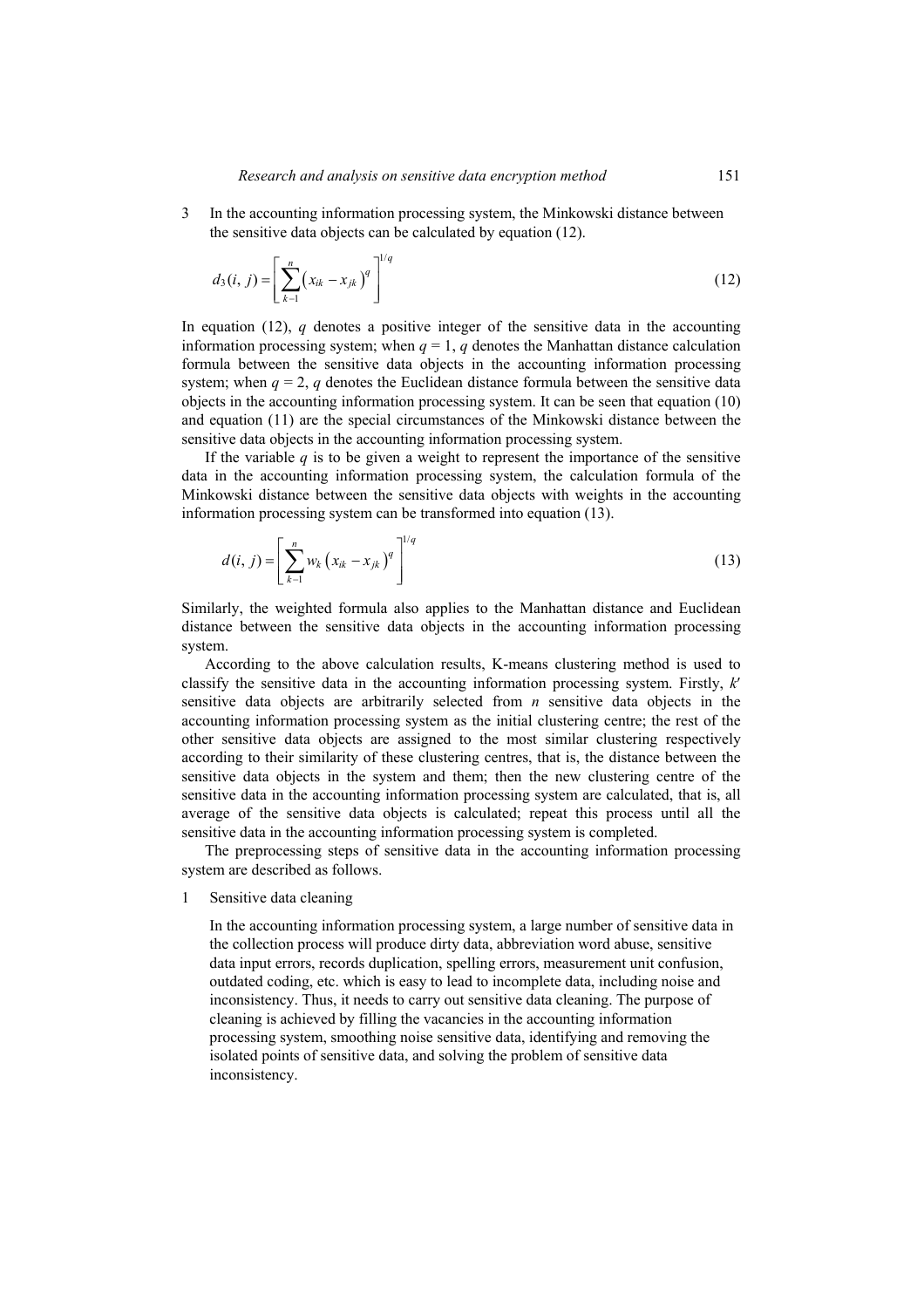## 152 *H. Li*

2 The standardisation processing of sensitive data

If the attribute of the sensitive data is clustered, it needs to be normalised. Which can prevent that the sensitive data attribute of which has the larger order occupies too much weight to the smaller one. The original sensitive data in the accounting information processing system can be standardised to ensure that all the attributes of the sensitive data getting the same weight. If the attribute of the sensitive data is not a numeric attribute, it does not need to be normalised. Calculating the dissimilarity matrix of sensitive data to calculate the distance between the sensitive data objects and them can make them standardisation.

3 Using K-means to cluster sensitive data

According to the results of cleaning and normalisation, the sensitive data in the accounting information processing system are clustered and the distance between the sensitive data matrix objects is calculated according to equations (10)–(12).

4 Clustering rules of sensitive data

Assuming that *U* is a database in the accounting information processing system; *R* is all the clustering rules that can be mined from  $U$ ;  $R_H$  is the data clustering rules which need to be hidden according to some security measures, then it is said that  $R_H$ is the clustering rules of sensitive data in the accounting information processing system; in addition, there are the following other clustering rules  $R_H'$ , it meets  $R_H \cup$  $R_H' = R$ , then called  $R_H'$  as the insensitive clustering rules of data.

These restricted data clustering rules  $R_H$  are extracted from the accounting information processing system database *U*, and these objects which are related to the restricted data rule  $R_H$  are called sensitive data.

Supposing that *Y* is the set of sensitive data in the accounting information processing system database *U*,  $Y_T$  is the object related to the sensitive data clustering rule  $R_H$  in the accounting information processing system, then  $Y_T$  is the sensitive data satisfying *Y<sub>T</sub>* ⊂ *Y*.

## *2.2 Elliptic curve encryption mechanism of sensitive data in accounting information processing system*

According to the preprocessing result of sensitive data and the clustering rules of sensitive data in the accounting information processing system in Section 2.1, two different encryption methods are calculated by using the advantages of elliptic curve encryption mechanism. The details of the process are as follows.

The calculation expression of the common elliptic curve equation on the finite field *GF*(*q*′) of the sensitive data in the accounting information processing system is defined as equation (14).

$$
E: y^2 = x^3 + ax + b \tag{14}
$$

In equation (14)  $a, b, x, y \in GF(q')$ ,  $q'$  is a large prime number of sensitive data in the accounting information processing system, and  $4a^3 + 27b^2 \neq 0$  (mod *p*). The elliptic curve addition criterion for sensitive data can be defined as assuming that  $p(x_1, y_1)$ ,  $Q(x_2, y_2)$  is any two points on the common elliptic curve sensitive data equation *E*, the straight line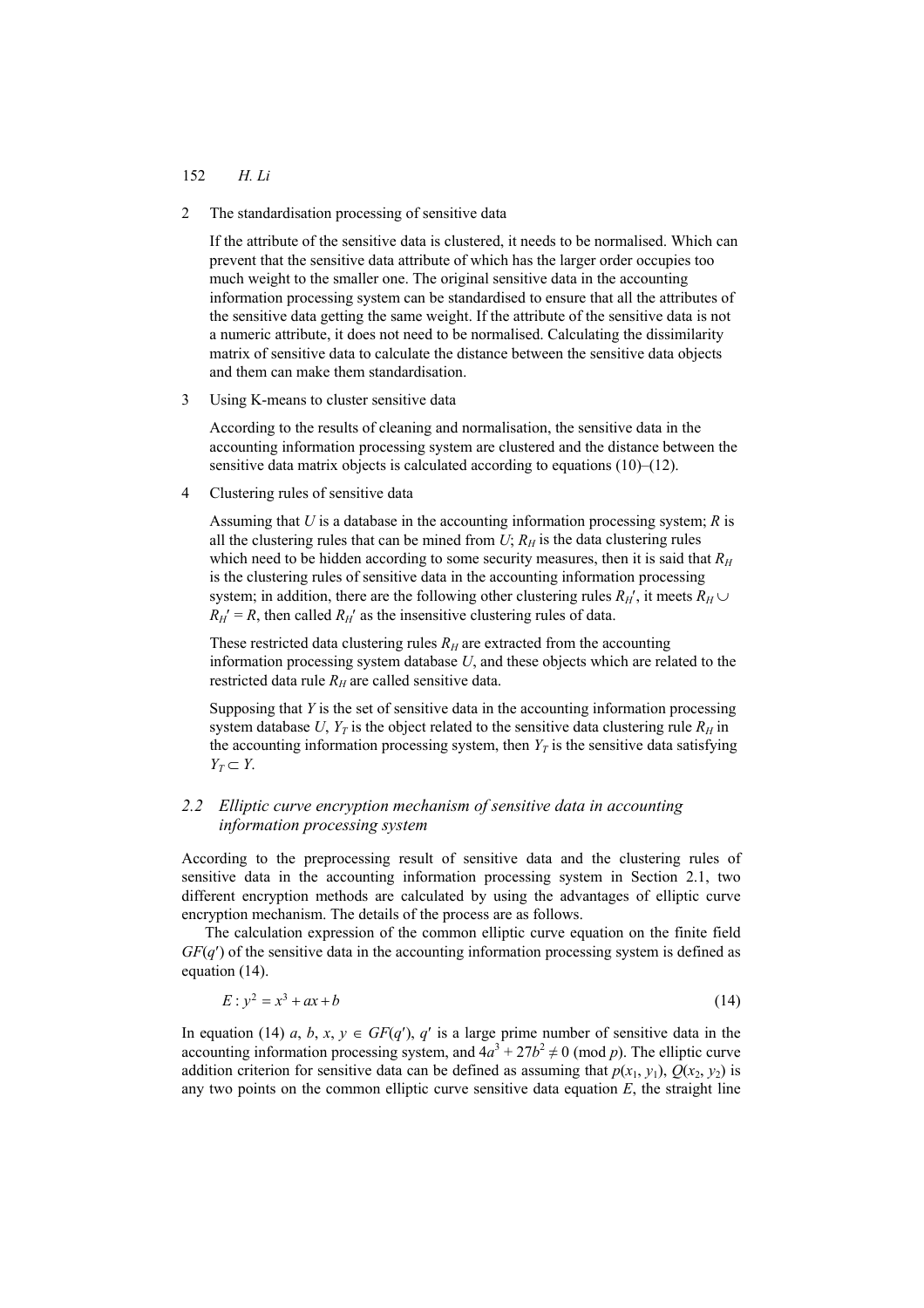pass through *p* and *Q* is intersected to *E* at point  $R'(x_3, y_3)$ , symmetry point of *R'* point for the x-axis is  $p + Q$ , then equation (15) is obtained.

$$
p + Q = x_3 + y_3 \tag{15}
$$

According to equation (15), the scalar multiplication of the sensitive data on the elliptic curve is a number of additions of the same point on the elliptic curve. A point *P* on the elliptic curve is set. For a point  $\kappa \in GF(q')$  on the finite field, then the calculation expression of scalar multiplication  $\kappa P$  of the sensitive data on the elliptic curve is defined as equation (16).

$$
\kappa P = P + P + \cdots P \tag{16}
$$

There are many methods for calculating scalar multiplication *κP* of sensitive data on elliptic curves, the simplest of which is the binary expansion method. Assuming that *m*′ is the length of binary expansion of *κ*, then the calculated expressions for *κ* and *κP* are defined as equations (17)–(18).

$$
\kappa = \sum_{i=m'-1}^{0} \kappa_i^* 2^i \tag{17}
$$

$$
\kappa P = \left(\sum_{i=m'-1}^{0} \kappa_i^* 2^i\right) P = 2 \left[ \cdots 2 \left[ 2 \left( 2 \kappa_{m'-1} P + \kappa_{m'-2} P \right) + \kappa_{m'-3} P \right] \cdots + \cdots + \kappa_1 P \right] + \kappa_0 P \quad (18)
$$

In equations (17)–(18),  $\kappa_i \in \{0, 1\}$ , and  $\kappa_{m'-1} \neq 0$ . According to the above formula, using the binary expansion method to calculate the scalar multiplication *κP* of the sensitive data on ellipse curve needs a total of *m* − 1 times double point operation and *m*/2 doubling operation.

The encryption of sensitive data on the elliptic curve usually requires that the plaintext be encoded on the elliptic curve points. It needs to decrypt the points on the elliptic curve into plaintext when we decrypt sensitive data. For the elliptic curve *E* on the finite data domain  $GF(q')$  of the sensitive data in accounting information processing system, supposing  $q' = p^{n'}$ ,  $n' = 2n'$ , the plaintext in the accounting information processing system is an integer *u*, and  $0 \le u \le p^{n'}$ , the plaintext in the accounting information processing system is expressed as an integer *u*.

$$
u = u_0 + u_1 p + \dots + u_{n'-1} p^{n'-1} \tag{19}
$$

Assuming that  $b_0$ ,  $\cdots$ ,  $b_{n' - 1}$  represents the vector space base of a finite field  $GF(p^{n'})$  on the finite data domain  $GF(p')$  of sensitive data in the information processing system, and its definition is described as equation (20).

$$
x(u) = u_0 b_0 + u_1 b_1 + \dots + u_{n'-1} b_{n'-1}
$$
\n(20)

The vector space base  $x(u)$  of the sensitive data in the accounting information processing system is substituted into the equation (14),  $y(u)$  is obtained and  $y(u) \in GF(q')$ , then the point  $P_u(x(u), y(u))$  is any point on the elliptic curve *E*, so that the plaintext *u* in the accounting information processing system is encoded into a point  $P_u$  on the elliptic curve. The following are two encryption methods.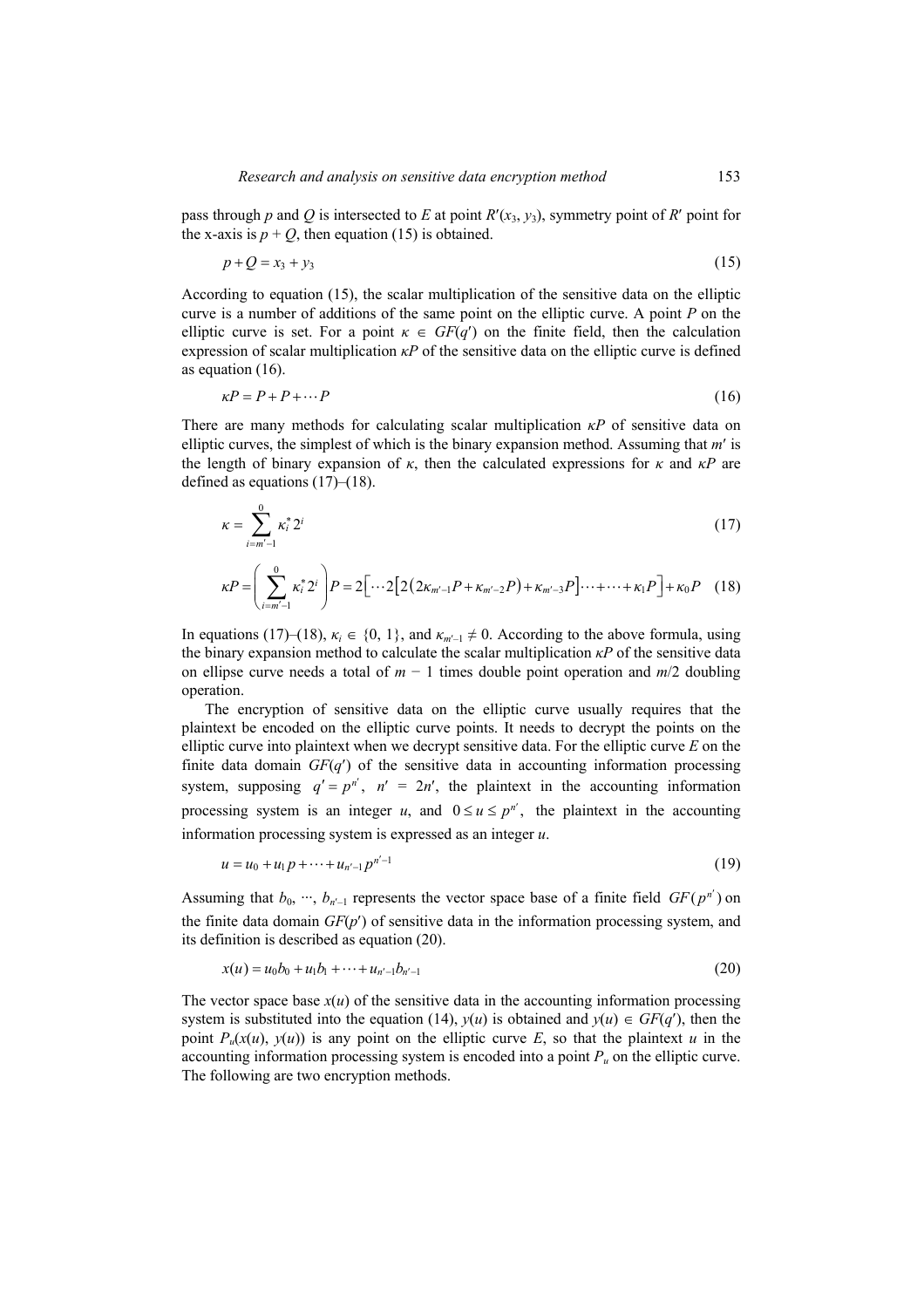#### 154 *H. Li*

#### *2.2.1 Encryption method 1*

A random number  $l$  ( $l < v$ , v is the order of sensitive data base point G in the accounting information processing system) is selected as the private key of sensitive data encryption in accounting information processing system, then the public key calculation formula of sensitive data encryption in accounting information processing system is defined as equation (21).

$$
K = \nu G \tag{21}
$$

As the public key of sensitive data encryption in the accounting information processing system, the plaintext  $u$  is encoded to a point  $P_u$  on the elliptic curve  $E$  and a random number  $\gamma$  is selected to calculate  $C_1$  and  $C_2$ .

$$
C_1 = \gamma G \tag{22}
$$

$$
C_2 = \gamma K + P_u \tag{23}
$$

where  $(C_1, C_2)$  represents the ciphertext obtained after the sensitive data is encrypted in the accounting information processing system. In decryption, the private key *K* of sensitive data encryption is used to decrypt the ciphertext  $(C_1, C_2)$ , the calculation expression is defined as equation (24).

$$
C = \nu C_1 \tag{24}
$$

According to equation (22) and equation (25) can be obtained.

$$
uG_1 = u(\gamma G) = \gamma K \tag{25}
$$

Further calculations are available in equation (26).

$$
C_2 - C = \gamma K + P_u - \gamma K = P_u \tag{26}
$$

According to equation  $(26)$ , the plaintext *u* of the sensitive data in the accounting information processing system can be obtained by decoding *Pu*.

#### *2.2.2 Encryption method 2*

 $C_1$  is calculated using equation (22),

$$
C_2 = \gamma K \tag{27}
$$

$$
C_3 = uC_2 \tag{28}
$$

In the above formula,  $(C_1, C_3)$  represents the ciphertext obtained after the sensitive data is encrypted in the accounting information processing system; the secret key *K* is used when decrypting the ciphertext  $(C_1, C_3)$  obtained after the sensitive data is encrypted in the accounting information processing system. The expression is defined by equations  $(29)$ – $(30)$ .

$$
\nu C_1 = \nu(\gamma G) = \gamma K = C_2 \tag{29}
$$

$$
C_3 C_2^{-1} = u \tag{30}
$$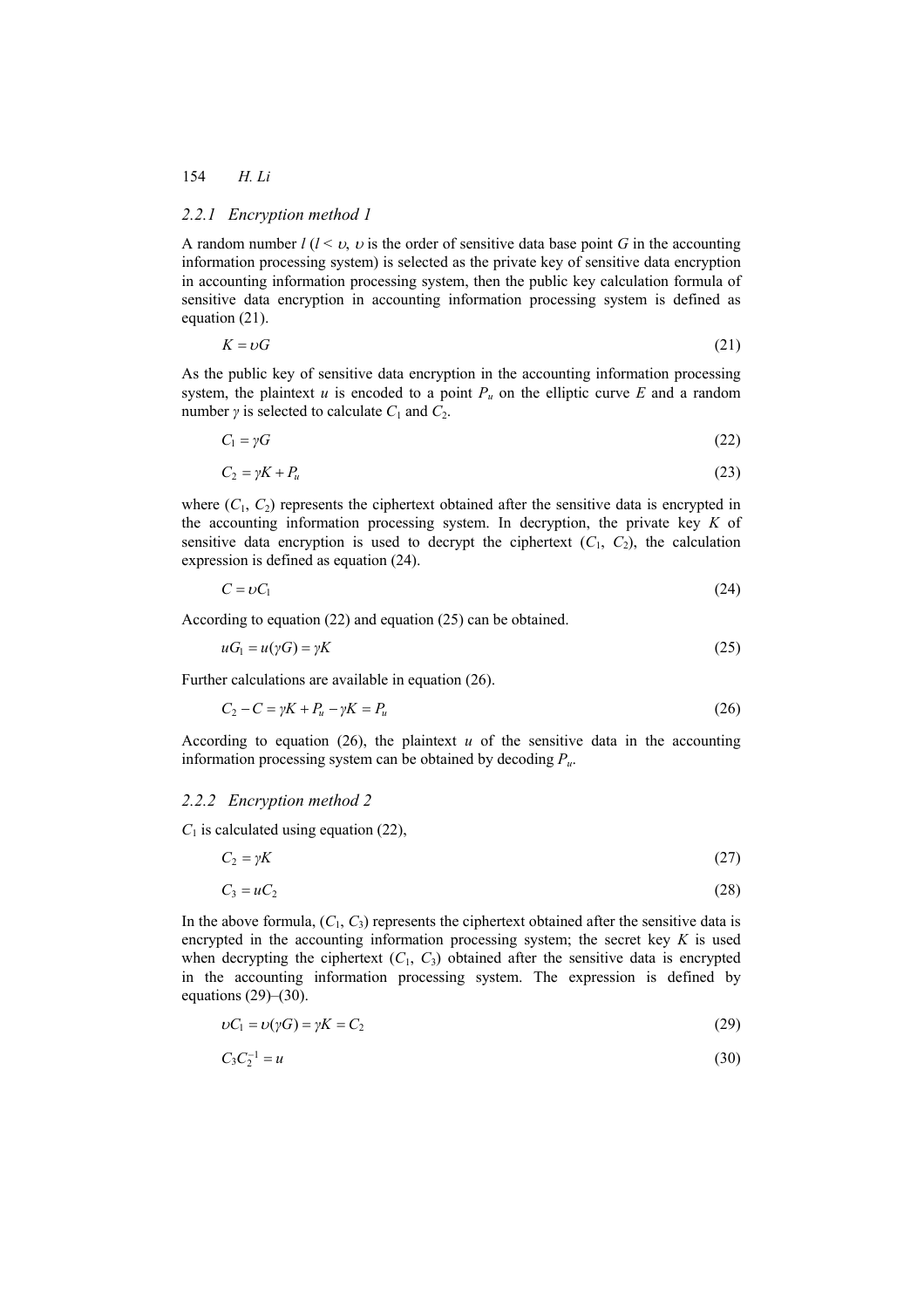According to the calculation of equations  $(29)$ – $(30)$ , the plaintext message *u* after the sensitive data is decrypted in the accounting information processing system is obtained.

## *2.3 Homomorphic encryption method of sensitive data in accounting information processing systems*

Based on the elliptic curve encryption mechanism, the additive and multiplicative homomorphic encryption methods of sensitive data in the accounting information processing system are constructed respectively. The detailed description steps are as follows.

Assuming that  $(G',*)$  and  $(G', \circ)$  represent two algebraic systems of sensitive data in the accounting information processing system; *f*:  $G' \rightarrow H$  is a mapping of sensitive data in the accounting information processing system; if  $\forall a', b' \in G$ , then equation (31) is obtained.

$$
f(a'^*b') = f(a')^{\circ} f(b')
$$
 (31)

In equation (31), *f* represents a homomorphic mapping from *G*′ to *H*.

Assuming that *E*′(*K*′, *x*′) represent the use of the encryption method *E*′ and the key *K*′ to encrypt the sensitive data *x*′ in the accounting information processing system. *F* represents an operation that if there is an effective method *G*′ for the encryption method *E*′ and the operation *F*, equation (32) is obtained.

$$
E'(K', F(x'_1, \cdots, x'_0)) = G'(K', F(E'(x'_1), \cdots, E'(x'_n)))
$$
\n(32)

The encryption method *E*′ is said to have homology for the operation *F*.

Assuming that the encryption function of the sensitive data in the accounting information processing system is expressed as  $E_K'$ ; the decryption function of the sensitive data in the accounting information processing system is expressed as  $D'_k$ ; the plaintext data in the accounting information processing system is expressed as  $(u_1, u_2, \dots, u_n)$  $u_n$ ), then the sensitive data of the formulas for addition homomorphic encryption and multiplication homomorphic encryption in the accounting information processing system are defined as equations (33)–(34).

$$
\sum_{i=1}^{n} u_i = u_1 + u_2 + \dots + u_n = D'_K \left( E'_K \left( u_1 \right) + E'_K \left( u_2 \right) + \dots + E'_K \left( u_n \right) \right) \tag{33}
$$

$$
\prod_{i=1}^{n} u_i = u_1 \cdot u_2 \cdot u_n = D_K' (E_K'(u_1) \cdot E_K'(u_2) \cdots E_K'(u_n))
$$
\n(34)

## 1 Additive homomorphic encryption method for sensitive data in accounting information processing system

The plaintext data  $u_i$  in the accounting information processing system is embedded in a point  $P_{u_i}$  on the elliptic curve  $E$ , and the decrypted private key  $x'_i$  is used to calculate  $C_{2i}$  according to the above equations (22)–(26) to obtain the  $i<sup>th</sup>$ sensitive data in the accounting information processing system The sensitive data  $(C_{1}, C_{2_i})$  in the accounting information processing system is encrypted by the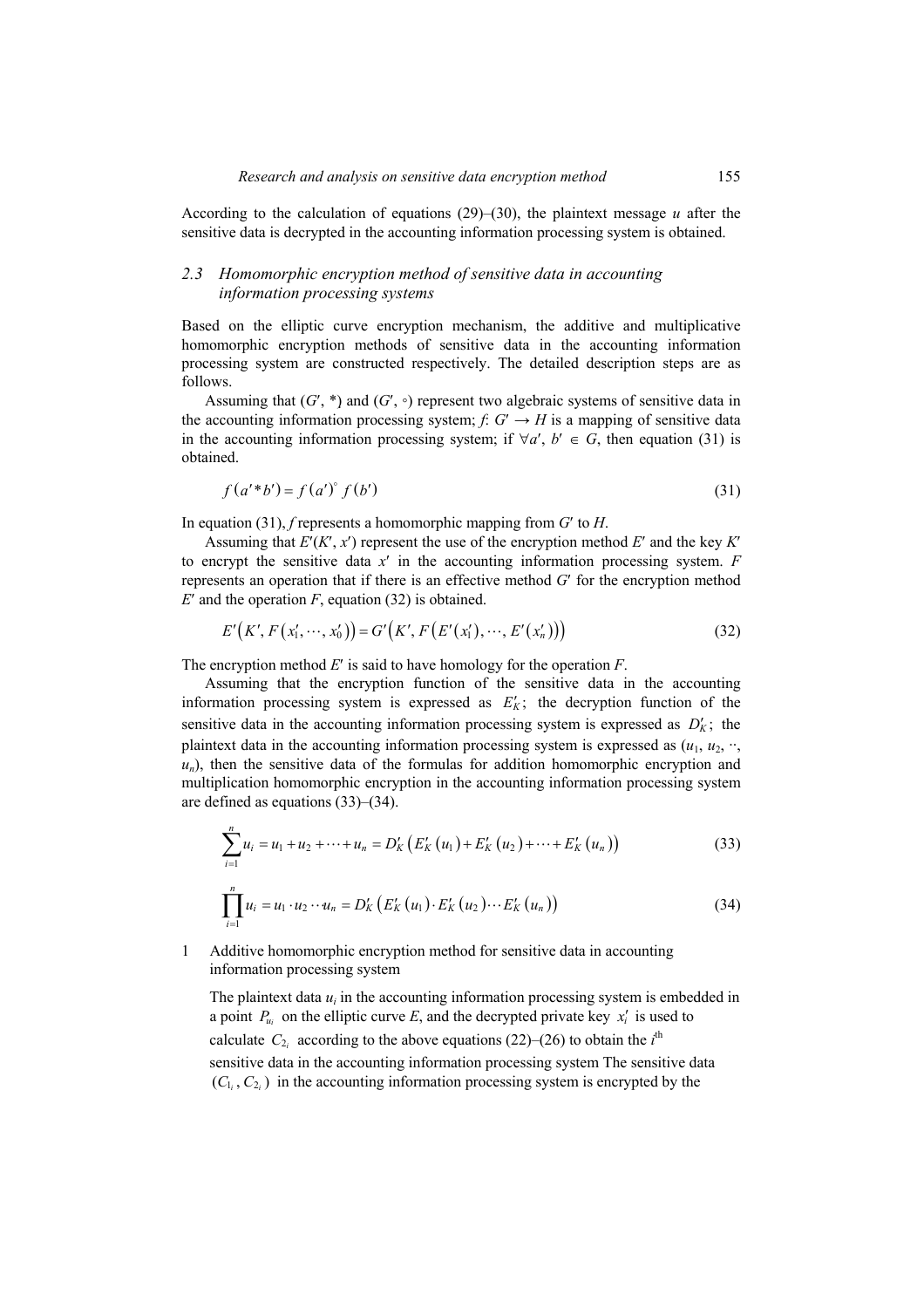addition calculation to obtain the  $\sum C_{1_i}$ ,  $\sum C_2$  $-1$   $i=1$  $_{i}$ ,  $\sum C_{2_{i}}$  |, *n n i i*  $C_{1_i}$ ,  $\sum C_i$  $=1$   $i=$  $\left(\sum_{i=1}^{n} C_{1_i}, \sum_{i=1}^{n} C_{2_i}\right)$ , which is described as

equations  $(35)$ – $(36)$ .

$$
\sum_{i=1}^{n} C_{l_i} = C_{l_1} + C_{l_2} + \dots + C_{l_n}
$$
\n(35)\n
$$
\sum_{i=1}^{n} C_{2_i} = C_{2_1} + C_{2_2} + \dots + C_{2_n}
$$
\n(36)

According to the calculation results of equations (29)–(30), the private key *K* of the sensitive data in the accounting information processing system is used according to equation (29). Therefore, equation (37) is obtained.

$$
\sum_{i=1}^{n} C_{l_i} - K \sum_{i=1}^{n} C_{2_i} = \sum_{i=1}^{n} P_{u_i} + Q \sum_{i=1}^{n} x'_i - KP \sum_{i=1}^{n} x' = \sum_{i=1}^{n} P_{u_i}
$$
(37)

The sensitive data  $\frac{1}{1}$ <sup>*i*</sup> *n u i P*  $\sum_{i=1} P_{u_i}$  in the accounting information processing system of the

above equation (37) is decoded to obtain plaintext data.

$$
\sum_{i=1}^{n} P_{u_i} = u_1 + u_2 + \dots + u_n \tag{38}
$$

2 Multiplication homomorphic encryption of sensitive data in accounting information processing system

The plaintext data  $u_i$  after decrypting the sensitive data in the accounting information processing system is calculated to obtain  $C_{2_i}$ ,  $C_{3_i}$  and  $C_{4_i}$  according to equations (36)–(38), respectively.

$$
C_{2_i} = x_i' P \tag{39}
$$

$$
C_{3_i} = P_{u_i} C_{4_i} \tag{40}
$$

$$
C_{4_i} = x_i'Q \tag{41}
$$

According to the above calculation, the encrypted ciphertext data  $(C_{2_i}, C_{3_i})$  of the sensitive data in the accounting information processing system is obtained, and the ciphertext data  $\left| \begin{array}{c} \end{array} \right|$   $C_{2_i}$ ,  $\left| \begin{array}{c} \end{array} \right|$   $C_3$  $i=1$  $\vert\cdot\vert$   $\vert$   $C_{3}$ *n n i i*  $C_{2_i}$ ,  $\mid\mid$   $C$  $=1$   $i=$  $\left( \prod_{i=1}^{n} C_{2_i}, \prod_{i=1}^{n} C_{3_i} \right)$  is obtained by multiplying all the encrypted sensitive data  $(C_{2_i}, C_{3_i}) \cdots (C_{2_n}, C_{3_n})$  in the accounting information processing system, which is described as equations (42)–(43).

$$
\prod_{i=1}^{n} C_{2_i} = C_{2_1} \cdot C_{2_2} \cdots C_{2_n}
$$
\n(42)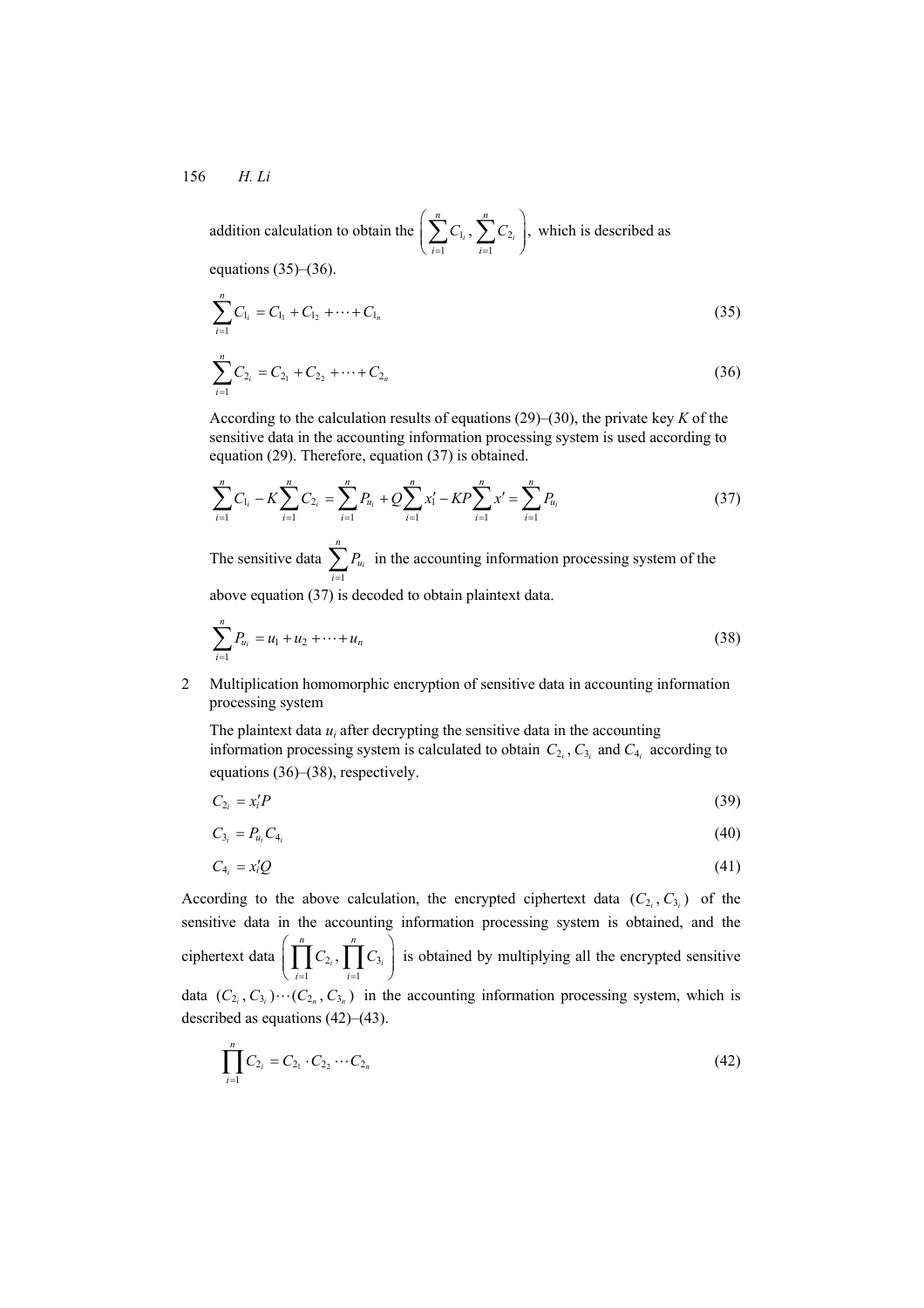$$
\prod_{i=1}^{n} C_{3_i} = C_{3_1} \cdot C_{3_2} \cdots C_{3_n}
$$
\n(43)

According to equation (26), the secret key *K* is used to obtain equation (44).

$$
K^n \cdot C_{2_1} \cdot C_{2_2} \cdots C_{2_n} = K^n \prod_{i=1}^n C_{2_i}
$$
 (44)

It is easy to prove equation (45).

$$
K^{n} \prod_{i=1}^{n} C_{2_{i}} = K^{n} \cdot C_{2_{1}} \cdot C_{2_{2}} \cdots C_{2_{n}} = K^{n} P^{n} x_{1}^{\prime} \cdot x_{2}^{\prime} \cdots x_{n}^{\prime}
$$
  
=  $Q^{n} \prod_{i=1}^{n} x_{i} = C_{4_{1}} \cdot C_{4_{2}} \cdots C_{4_{n}} = \prod_{i=1}^{n} C_{4_{i}}$  (45)

According to equation (27), it is available for equation (46).

$$
\prod_{i=1}^{n} C_{3_i} \cdot \prod_{i=1}^{n} C_{4_i}^{-1} = P_{u_1} C_{4_1} \cdot P_{u_2} C_{4_2} \cdots P_{u_n} C_{4_n} \cdot C_{4_1}^{-1} \cdot C_{4_2}^{-1} \cdots C_{4_n}^{-1}
$$
\n
$$
= P_{u_1} \cdot P_{u_2} \cdots P_{u_n} = \prod_{i=1}^{n} P_{u_i}
$$
\n(46)

The sensitive data  $\prod_{i=1}^{\infty}$ <sup>*ui*</sup> *n u i P*  $\prod_{i=1} P_{u_i}$  in equation (46) is decoded to obtain plaintext data.

$$
\sum_{i=1}^{n} u_i = u_1 \cdot u_2 \cdots u_n \tag{47}
$$

By using the homomorphic encryption method described above, when the user encrypts the sensitive data in the accounting information processing system, the ciphertext in the accounting information processing system can be added and deleted to avoid the copied and tampered danger of the sensitive data in the accounting information processing system in the transmission process, so that the security of sensitive data encryption in the accounting information processing system has been greatly improved.

#### **3 Experimental results and analysis**

The experimental environment is Intel (R) Core (TM) i7, clock speed of CPU is 3.6 GHz, memory is 8 GB, operating system is Windows8, and development language is C++. The dataset used in the experiment is based on the accounting information processing system of an accounting firm, and 3,200 sensitive data are randomly selected, including 1,600 encrypted ciphertext data and 1,600 decrypted plaintext data. And different encryption methods are made experimental analysis.

The security performance of the sensitive data encryption method in the accounting information processing system is usually reflected by the anti-attack strength of the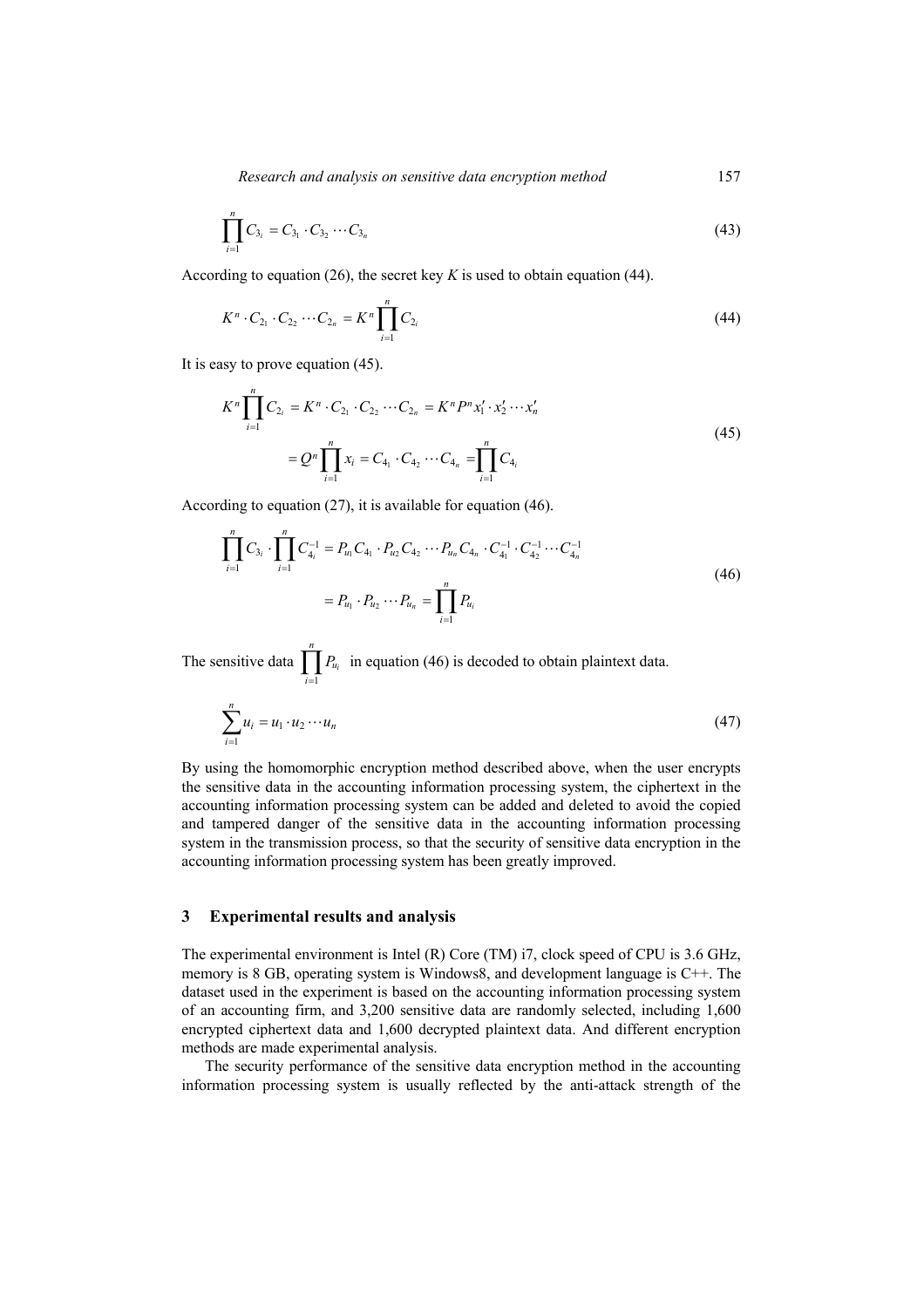method. In addition, the measure of the validity of the sensitive data encryption method in the accounting information processing system is also the calculation, the storage space and the bandwidth requirement. Using the method proposed by Li et al. (2016), Yang et al. (2015), Wu et al. (2016) and the proposed method, the above indicators are compared and analysed, the results are as Table 1.

| Method                                     | Safety     | The amount of<br>calculation | Occupied<br>storage space | <b>Bandwidth</b><br>requirements |
|--------------------------------------------|------------|------------------------------|---------------------------|----------------------------------|
| Method proposed by<br>Li et al. $(2016)$   | General    | More                         | More                      | More                             |
| Method proposed by<br>Yang et al. $(2015)$ | Preferably | General                      | General                   | Less                             |
| Method proposed by<br>Wu et al. (2016)     | Poor       | More                         | More                      | More                             |
| The proposed method                        | Preferably | Preferably                   | Less                      | Less                             |

**Table 1** Comparison of the encryption performance of different methods

According to the analysis of Table 1, we can see that the anti-attack performance of the proposed method has the absolute superiority and the encryption security performance is better. The anti-attack strength of the method proposed by Li et al. (2016) is poor, and the security performance is generally the same. Both the amount of computation and the storage space occupied by using the method proposed by Li et al. (2016) are larger, and the required network bandwidth is also larger; the security performance of the method proposed by Yang et al. (2015) is better, the required network bandwidth is smaller, but the calculation and storage space are large; the anti-attack performance of the method proposed by Wu et al. (2016) is poor, the required network bandwidth, the amount of computation and the storage space are larger; the encryption method mentioned in this paper only needs to take up a small storage space and network bandwidth requirements, and has a good advantage.

The encryption time and decryption time are two important indexes to measure the validity of the sensitive data encryption method in accounting information processing system.

The encryption time is the time required for the sensitive data to become ciphertext data in the accounting information processing system. The encryption time (s) of the encryption method proposed by Li et al. (2016) and Yang et al. (2015) and this paper are compared, and the comparison result is shown in Figure 1.

It can be seen from Figure 1 that with the increasing number of sensitive data in the accounting information processing system, the encryption time of all encryption methods is correspondingly increased. However, in the same situation, the encryption operation time of the proposed encryption method is relatively less, and the increase of encryption time is relatively stable. The encryption time of the method proposed by Li et al. (2016) and Yang et al. (2015) increases greatly and the change is more intense. Through the comparative analysis, the proposed encryption method adopts less computational cost and gets a better encryption effect to meet the real-time and online requirements of sensitive data encryption in accounting information processing system with good practicality.

Decryption time is the time required for decrypting the sensitive data in the accounting information processing system into ciphertext data. In order to further prove the effectiveness of the proposed method, the decryption time of the method proposed by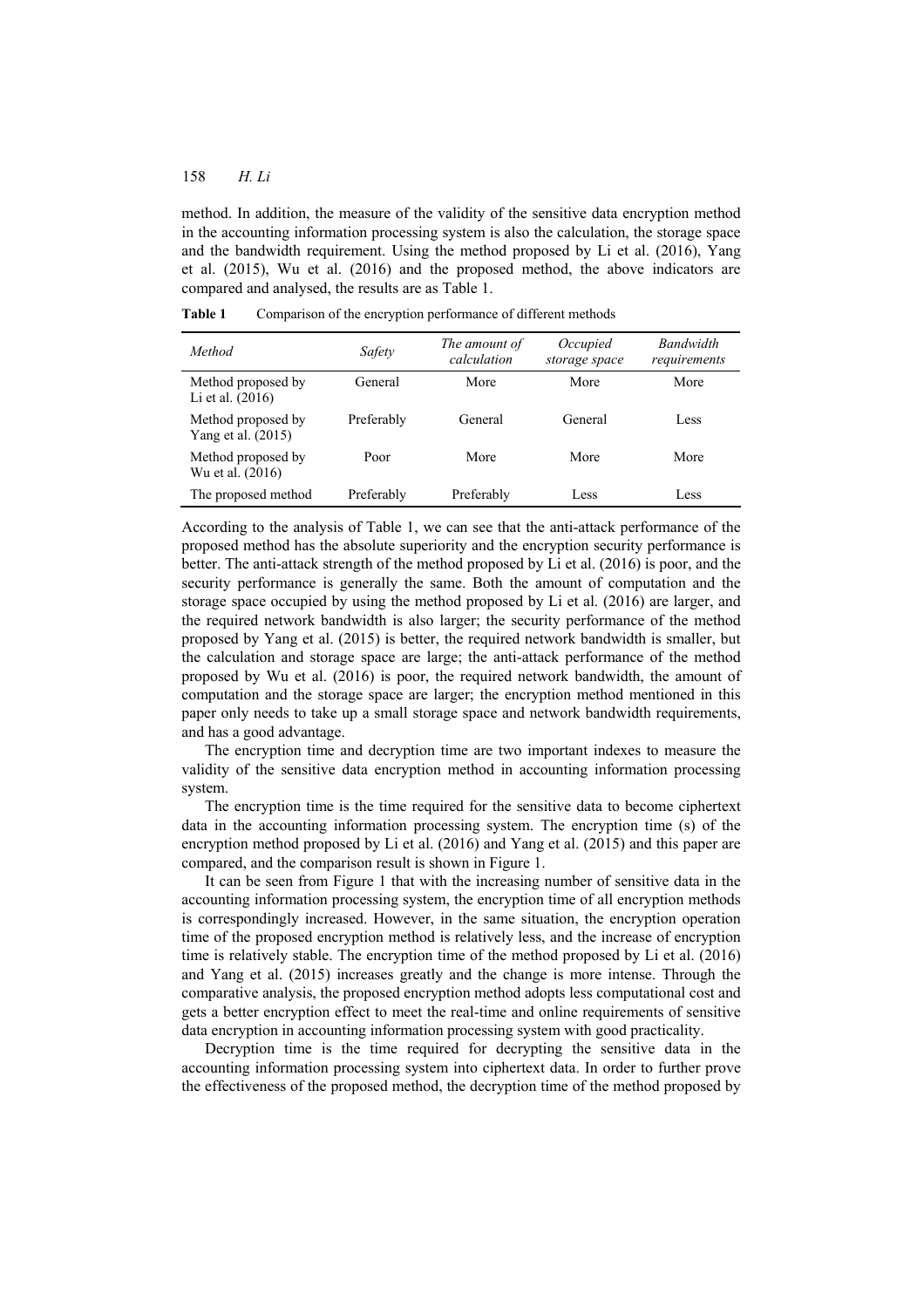Li et al. (2016) and Wu et al. (2016) are compared with the proposed method. Experimental results are shown in Figure 2.

**Figure 1** Comparison of encryption time of different methods (see online version for colours)



**Figure 2** Comparison of decryption time of different methods (see online version for colours)



According to Figure 2, it can be seen that when the number of ciphertext data in the accounting information processing system is small, the proposed method does not take too many advantages, but with the increase of the number of ciphertext data in the accounting information processing system, the superiority of the proposed method is gradually appeared. Under the same conditions, the computational cost increase of the proposed method is smaller than that of the method proposed by Li et al. (2016) and Wu et al. (2016). Experimental results show that the proposed method is effective and is superior to the other methods.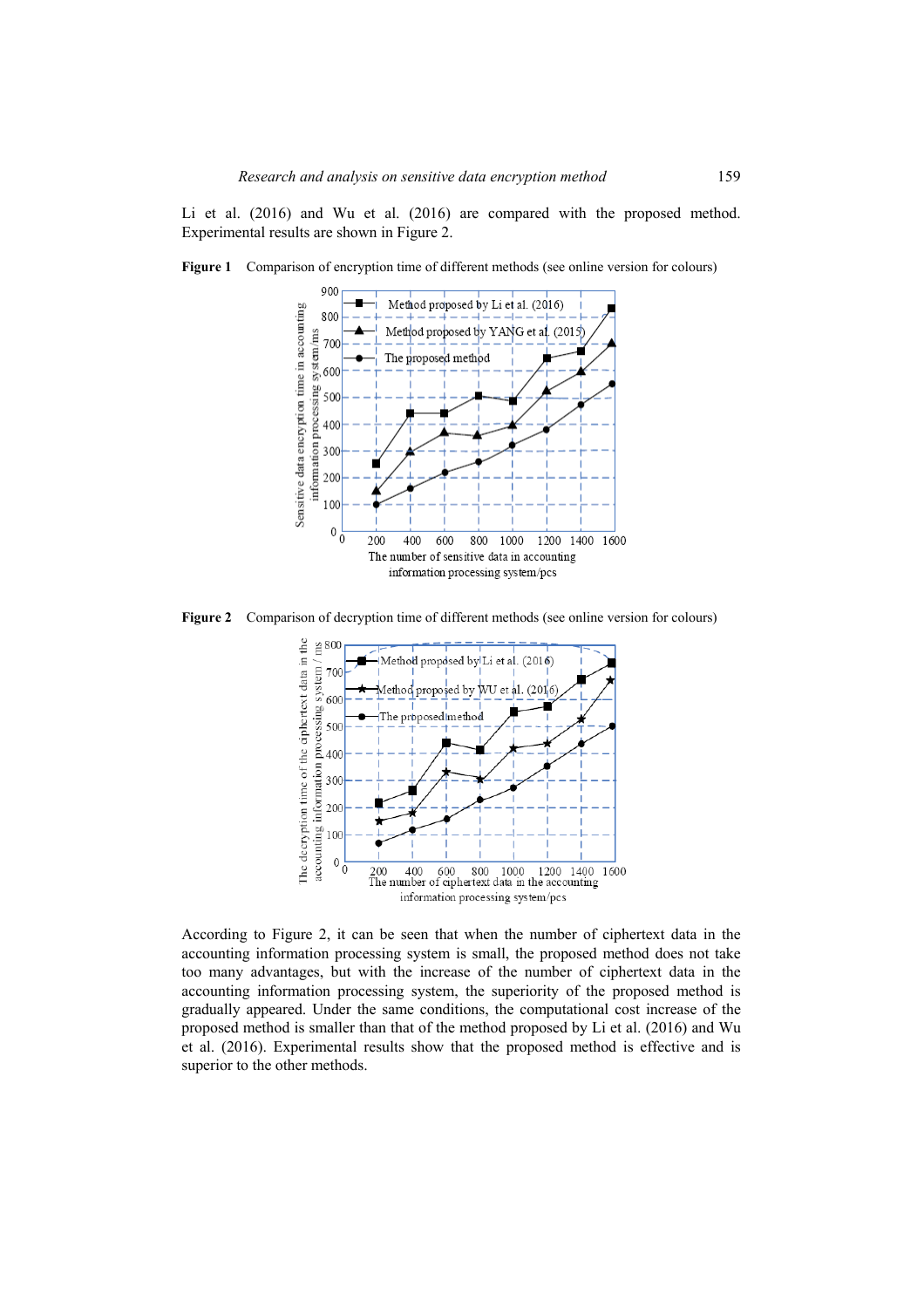#### **4 Conclusions**

When the current encryption method was used to encrypt the sensitive data in the accounting information processing system, the security was poor and it was easy to cause the problem of sensitive data leakage. To this end, a hybrid encryption method for sensitive data in the accounting information processing system was proposed. Experimental results showed that encryption effect obtained by our proposed method was ideal. Detailedly, compared with traditional methods, encryption and decryption run time obtained by our proposed method were the shortest. It was proved that this method not only had good encryption effect, but also consumes the memory occupied and bandwidth requirements were less, which can prevent the sensitive data leakage in the accounting information processing system, and had wide application prospect. Therefore, it had a wide range of application prospects. In the future, we intend to further shorten the time for encrypting sensitive data and increase the efficiency of sensitive data encryption operations to a greater extent.

#### **Acknowledgements**

This work is supported by the programs of Henan soft science research project (Nos: 172400410618) and university financial service company internal control problem, countermeasure research results of the project of Henan soft science research project (Nos: 182400410630).

### **References**

- Abdulgader, A., Ismail, M. and Zainal, N. (2015) 'Improve the performance of MPEG video encryption algorithm using modified RC4 algorithm based on chaotic map', *Breast Cancer Research*, Vol. 75, No. 1, pp.159–167.
- Gong, L.H., He, X.T. and Cheng, S. (2016) 'Quantum image encryption algorithm based on quantum image XOR operations', *International Journal of Theoretical Physics*, Vol. 55, No. 7, pp.3234–3250.
- Hua, T., Chen, J. and Pei, D. (2015) 'Quantum image encryption algorithm based on image correlation decomposition', *International Journal of Theoretical Physics*, Vol. 54, No. 2, pp.526–537.
- Jia, B., Liu, S. and Yang, Y. (2014) 'Fractal cross-layer service with integration and interaction in internet of things', *International Journal of Distributed Sensor Networks*, Vol. 10, No. 3, p.760248.
- Li, T., Wang, Y. and Huang, R. (2016) 'Research on the encryption algorithm supporting multiuser fuzzy retrieval in the cloud computing', *Journal of Chinese Computer Systems*, Vol. 37, No. 10, pp.2244–2248.
- Liang, Z. (2016) 'A kind of enterprise core information leakproof data encryption method improvement', *Science Technology and Engineering*, Vol. 16, No. 27, pp.204–208.
- Liu, S., Fu, W. and Deng, H. (2013a) 'Distributional fractal creating algorithm in parallel environment', *International Journal of Distributed Sensor Networks*, Vol. 9, No. 9, p.281707.
- Liu, S., Fu, W. and Zhao, W. (2013b) 'A novel fusion method by static and moving facial capture', *Mathematical Problems in Engineering*, No. 5, pp.497–504.
- Lu, Y., Wang, S. and Chen, L. (2016) 'Research of mixed encryption algorithm based on cloud storage', *Computer Measurement & Control*, Vol. 24, No. 3, pp.129–132.